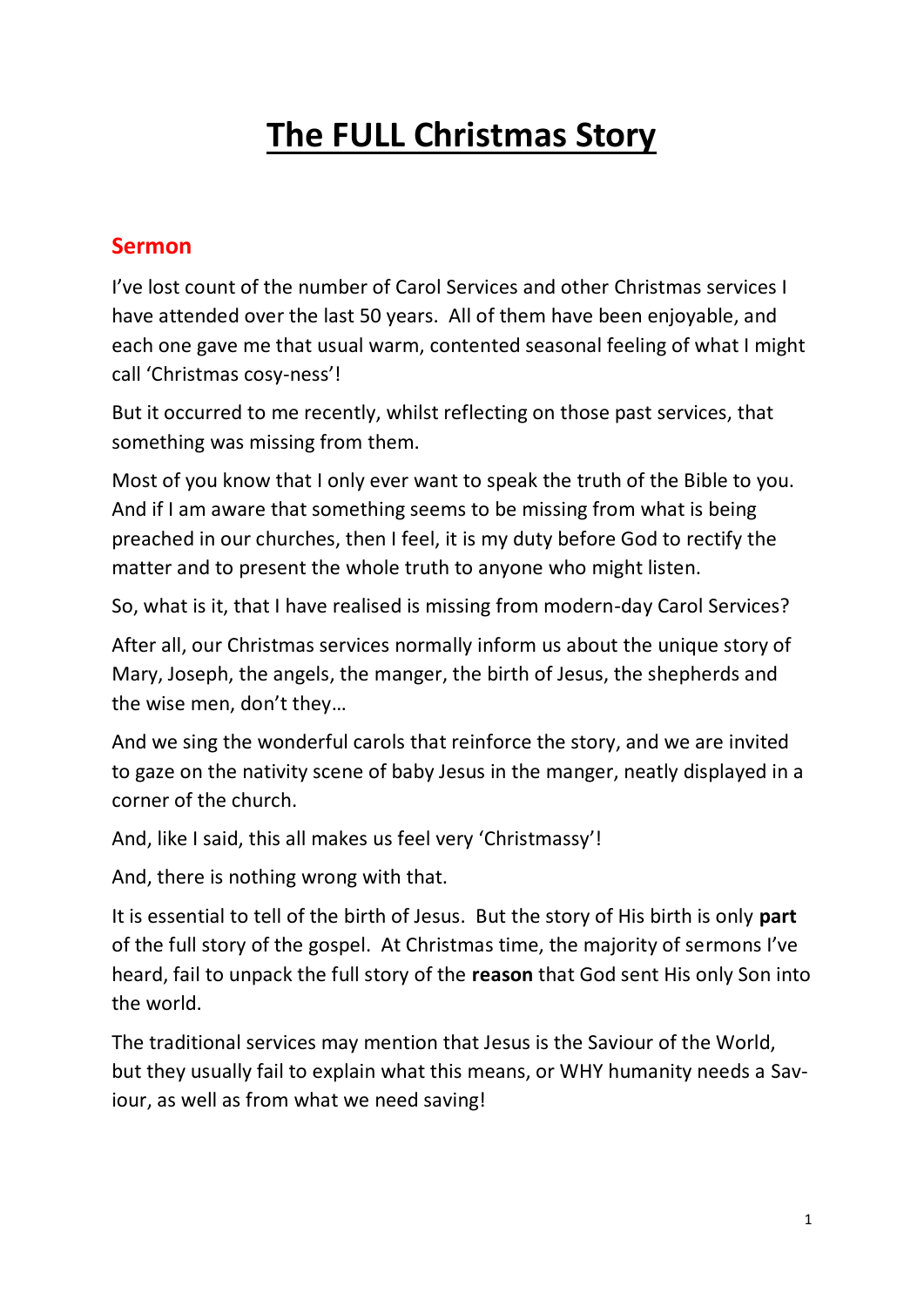During the month of December, every church throughout the world has a captive audience totalling millions of people, a great many of whom are unbelievers. These people flood into churches to listen to choristers, and sit in the light of the glow of candles, all to experience this 'Christmassy' feeling.

Yet rarely do these millions of people go home having discovered the **reason** for Jesus' birth.

This is the one time of year where church leaders could be preaching the full Gospel, without compromise, to the millions of people who may never have crossed the church threshold before… and may never do so again. I believe it is a missed opportunity and I don't want to miss that opportunity today!

So today, I want everyone to leave here knowing **exactly** why God sent His Son Jesus into the world; and it will take me only 8 minutes to tell you.

## So here we go!

When God created the first human beings (we read about this in Genesis chapter 2), He created them as **perfect** beings, with no knowledge of what sin and evil were. He created them to be in a perfect relationship with Him, where they were able to commune with Him and talk to him directly, just as we do with each other.

He gave them the full freedom of living in the Garden of Eden, but with one very specific command; NOT to eat the fruit of the tree of the **knowledge** of good and evil. It was the only thing God forbade them from doing. And the reason He did this was because He knew that if they disobeyed His command and ate the fruit, then they would gain knowledge of evil (which is the knowledge of how to sin).

If they ate this fruit, then sin would gain entry into their lives and into their very DNA, and so every human being born from them, and all who descended from them (which is the whole of the human race), would be born with this inherited disposition to sin.

As we know, Satan, who is the deceiver, and originator of all sin, entered the Garden of Eden as a serpent, and hissed his lies at Adam and Eve, by subtly twisting the words that God had commanded to them. They fell for Satan's temptation to eat of the forbidden fruit that was growing on the tree of the knowledge of good and evil, and as we know from Scripture, their rebellion against God's command resulted in them being banished from the Garden of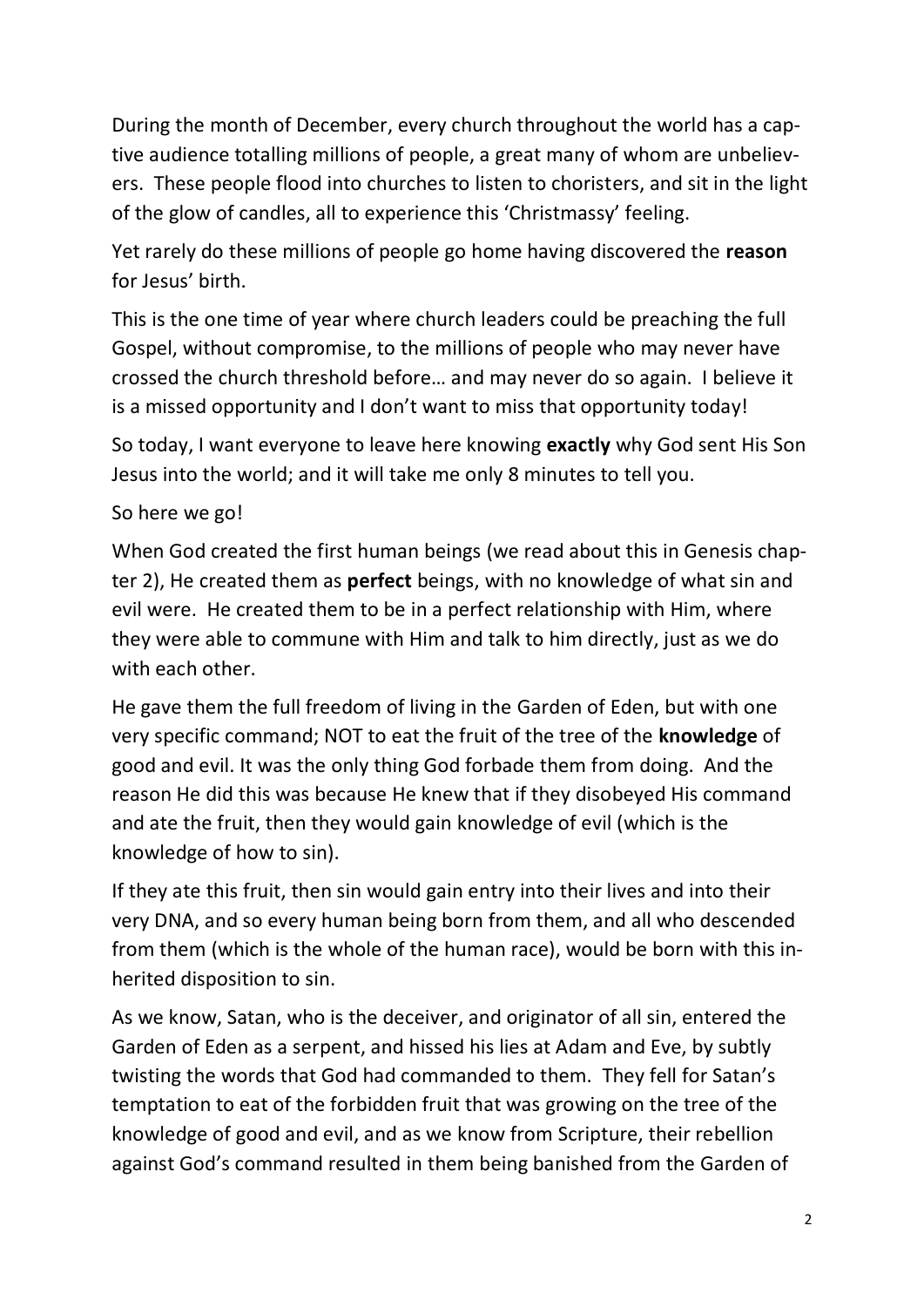Eden forever, and even more disastrously… they were banished from the presence of God (we talked about this at our Service at the end of September).

But let's back-track slightly and remind ourselves that God had created man and woman for Himself, to be in a perfect relationship with Him **forever**. That was God's **original** plan and intention.

Sin was never meant to be a part of our lives, or of this world. But their rebellion against God's command brought sin **into** their lives, and as such, their perfect relationship was broken.

The Lord cannot dwell in the presence of sin, and God had to banish the now sinful Adam and Eve out of the Garden of Eden, which was a place of perfect paradise.

Just so that they got the message that, because of their now eternally sinful state, they could not return to this place of perfection, God posted at the entrance to the garden two mighty angels with flaming swords, to bar the way in!

**That** shows us just how serious God is about everything that is sinful and evil. He doesn't want it ever in His presence!

However, we must still remember that God **had** created humanity to be in a perfect relationship with Him, with no sin or evil.

Now with **that** still being at the very heart of God's desire for us, yet with the reality that sin had now entered the very DNA of the human race, and the consequence of sinning against God being spending eternity in the realms of darkness and torment with Satan and his demons, something **dramatic** would need to take place for the human race to ever be reconciled into a perfect relationship with God again.

It would NOT be something that we mere sinful human beings could do for ourselves in order to make restitution for our rebellion.

God's love for the human race, which He created, is so vast and unfathomable that, in order to save us from our catastrophic inherited fate, after the fall of Adam and Eve, God truly **DID DO something dramatic**, to open up the Way for us to be saved from this **dire** situation!

The dramatic act that God undertook was to send Jesus Christ, His only Son down to earth to be our Saviour. To whoever would listen to Him, Jesus taught the Gospel message of salvation, with its requirement to confess and repent of our sins and follow Him.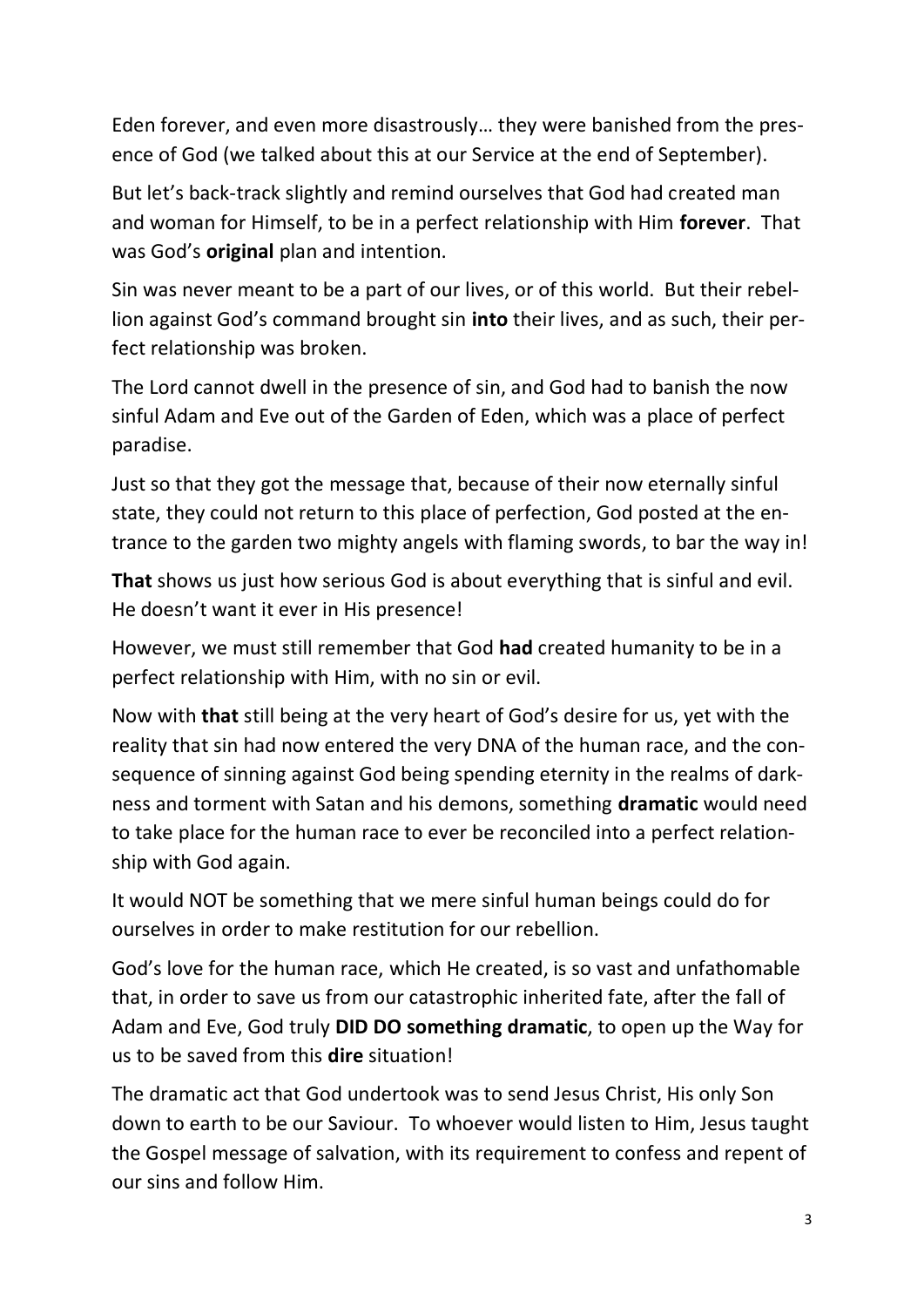And following Jesus, means obeying His Word and living our lives in accordance with His word, instead of rebelling against it.

His promise to those who believe the truth of His coming into the world to redeem mankind from Satan's kingdom of darkness, is that we will inherit eternal life in the Kingdom of God.

In order to fulfil God's plan of redemption, Jesus had to come into this fallen world of humanity, and then be crucified on the cross, taking on himself all of our sins with the shedding of His blood, to wash away the punishment which we deserve for our rebellion against God. Jesus overcame death and the grave, and was resurrected from the dead, and today sits at the right hand of God Almighty, reigning with Him.

When we accept Jesus' sacrifice, (born out of God's deepest love for us and His longing for each one of us to be reconciled to Him) – when we accept this and believe that it **is** the truth, and confess and repent of our sins and put our faith in Jesus Christ to save us, then live our lives in obedience to His Word, we are then reconciled to God through our faith in Jesus Christ; our sins are forgiven, and we will inherit eternal life and live with Him forever when our soul leaves our mortal body. Our original created relationship with God will then be fully restored!

So to conclude: The full story of Christmas is this:

**Firstly**, Jesus came to earth as a babe in a manger, by the express will and purpose of God, to be the Saviour of every human being, because we are all inherently sinful.

**Secondly**, Jesus is NO LONGER in the manger! He became a man; He was crucified for our sins, to redeem our souls from hell, but we must **believe** in Him **and** repent of our sins and follow Him, in order to receive this free gift of salvation. The work of redemption was **finished** on the cross – and all we have to do is **believe it** and **accept** God's gift of salvation and eternal life, which happens WHEN we put our faith in Jesus Christ to save us, and then live our lives in obedience to His Word.

**Thirdly**, after His death, Jesus was then raised from the dead and ascended into heaven, to be in glory with His Father; we celebrate this fact at Easter.